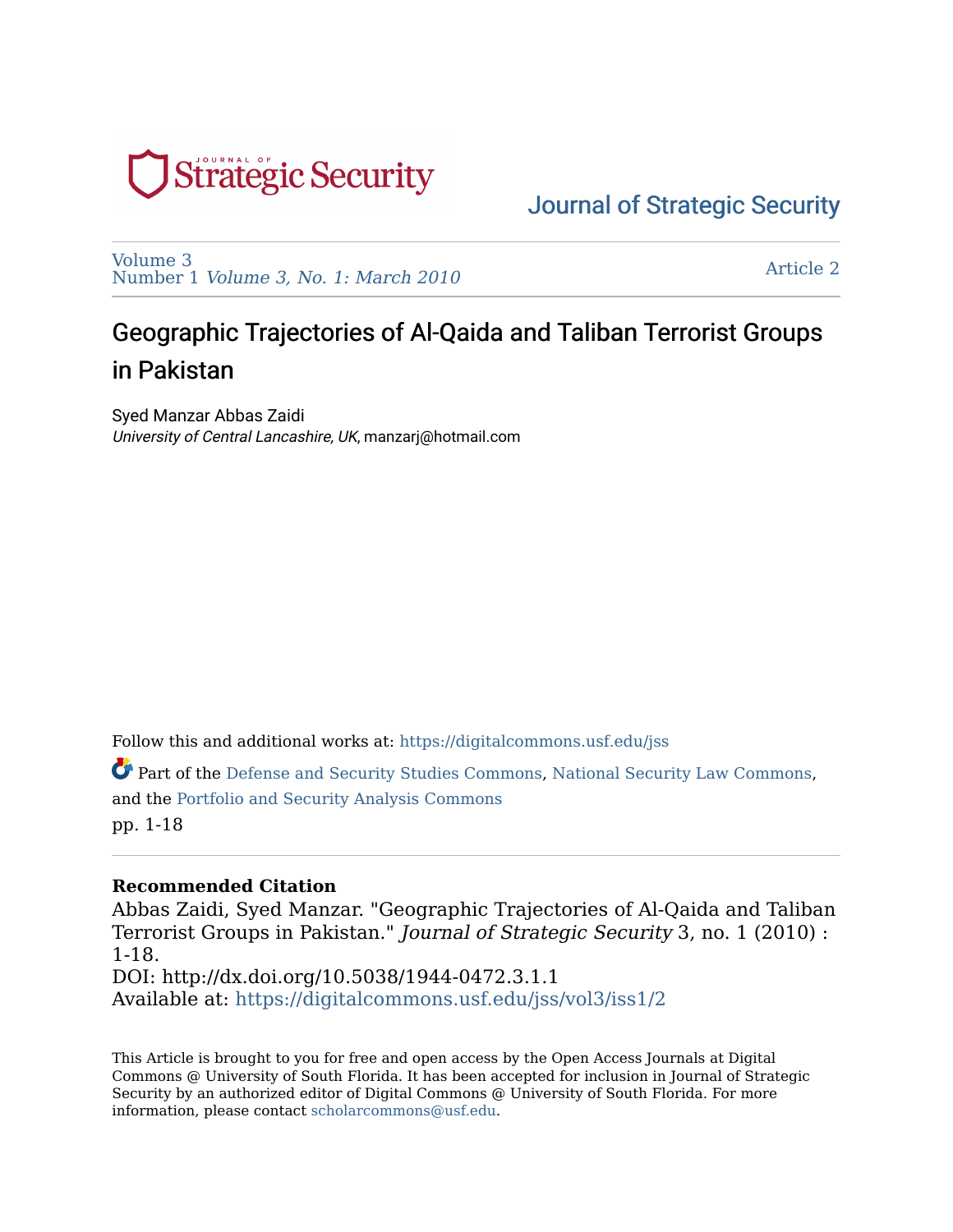#### Abstract

Though Western analysts tend to mention al-Qaida and Taliban in Pakistan in the same context, the dynamics of their relationship are far more complex than a cursory examination would reveal. The context of this relationship is best understood within the overarching paradigm of militant activities of post 9/11 Taliban and al-Qaida remnants in Pakistan's tribal areas, where these groups flourish. The military struggle in Afghanistan has significantly influenced the formation of a loosely structured alQaida/Taliban "nexus" that was forged in Pakistan's Federally Administered Tribal Areas (FATA), particularly Waziristan. In order to survive the ongoing North Atlantic Treaty Organization (NATO) military operations to flush them out, these groups rapidly devised a symbiotic strategy that characterizes al-Qaida's ability to subsume itself within the ranks of different militant organizations in Pakistan.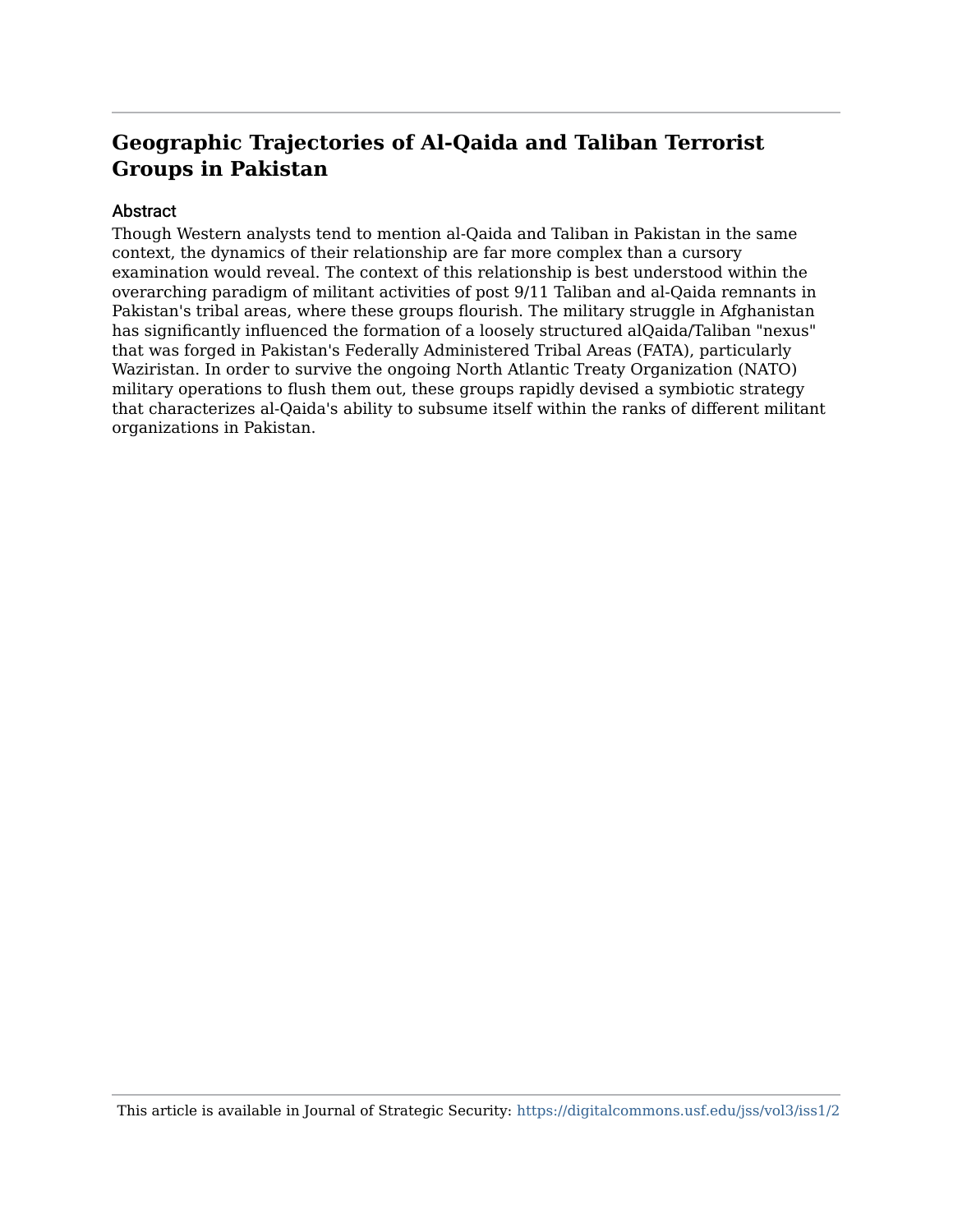**By Syed Manzar Abbas Zaidi**

### Introduction

Though Western analysts tend to mention al-Qaida and Taliban in Pakistan in the same context, the dynamics of their relationship are far more complex than a cursory examination would reveal. The context of this relationship is best understood within the overarching paradigm of militant activities of post 9/11 Taliban and al-Qaida remnants in Pakistan's tribal areas, where these groups flourish. The military struggle in Afghanistan has significantly influenced the formation of a loosely structured al-Qaida/Taliban "nexus" that was forged in Pakistan's Federally Administered Tribal Areas (FATA), particularly Waziristan. In order to survive the ongoing North Atlantic Treaty Organization (NATO) military operations to flush them out, these groups rapidly devised a symbiotic strategy that characterizes al-Qaida's ability to subsume itself within the ranks of different militant organizations in Pakistan.

#### The Taliban

After U.S. forces toppled the Taliban regime in Kabul in the aftermath of September 11, the Taliban retrenched a sizable contingent of forces along the Durand Line (the frontier between Pakistan and Afghanistan). The Durand Line abuts swathes of rugged mountainous territory, which is a surveillance nightmare. These areas are replete with mountain passes and treacherous routes linking Afghanistan and Pakistan, which are in most cases known only to the locals. It is not a coincidence that the Taliban resurgence in Pakistan has taken place in areas that adjoin the Taliban's traditional strongholds in Afghanistan; the remote southern plains of Helmand Province is one such area, where the Taliban possess the capability to disrupt transport and logistical supply on the highway connecting Kandahar with Herat.<sup>1</sup> This area is contiguous to the Pakistani territory of the Noshki-Chaghai region in Baluchistan Province, where the Taliban have found refuge among dispersed, but sympathetic, local tribes.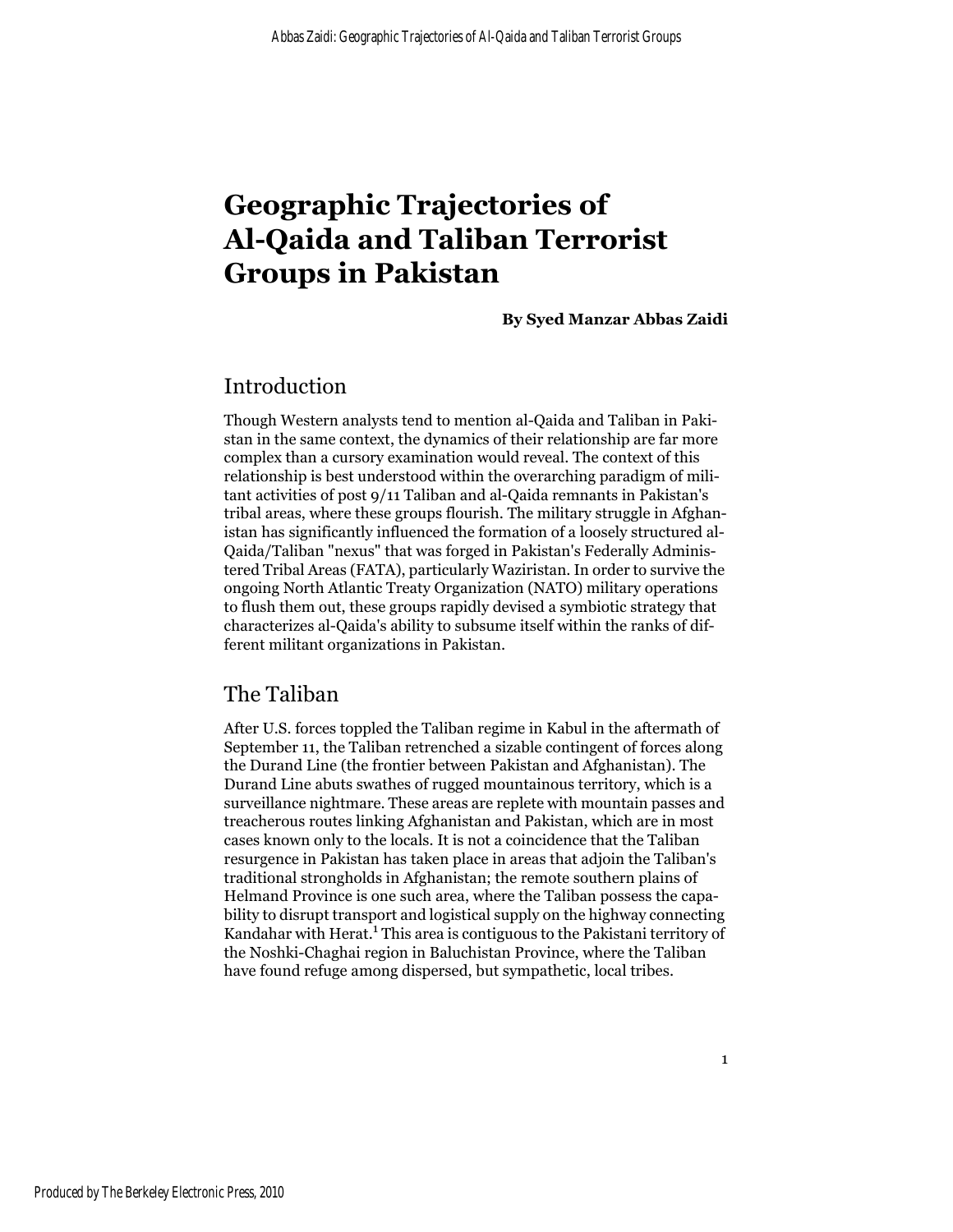Similarly, even though they have largely been prevented from taking over the city of Kandahar, the Taliban maintain a formidable presence in the neighboring Afghan countryside, which is not far from the Pakistani city of Quetta. Quetta and its suburbs, like Pashtunabad, have consequently become centers of Taliban consolidation, with some sources maintaining that Mullah Omar has been hiding in Quetta, Kandahar, or Helmand.<sup>2</sup> Similarly, Taliban are reported to use the Toba Kakar mountain pass route north of Kandahar to penetrate into Pakistan's tribal areas whenever the Waziristan route is inaccessible because of increased vigilance by the Pakistani military.3

South Waziristan is adjacent to the Paktika Province in Afghanistan, where U.S.-led forces have a large base in the Barmal region, as well as several outlying check posts scattered around the landscape. Similarly, North Waziristan abuts the Afghan provinces of Paktika and Khost. Reportedly, there are 243 illegal passages in North Waziristan by which it is possible to enter Afghanistan, while there are only five check posts on the border in this area.<sup>4</sup> Whenever the Pakistani army initiates operations in these areas, terrorists move from one side of the Pakistani border to the other, seamlessly and with impunity.<sup>5</sup>

# From Afghanistan to Pakistan

After the United States and its allies launched operations in Afghanistan to flush out the Taliban and al-Qaida fighters, many of these militants used their knowledge of the terrain to escape from the American dragnet. The American operations 'Anaconda' and 'Snipe' for example, which were intended to flush out the Taliban in Khost and Shahi Kot in Paktika Province, only managed to push al-Qaida fighters further inside the FATA areas of Pakistan.<sup>6</sup> Having regrouped from their newly enshrined refuge in the FATA, these cadres soon initiated militant activities against the Americans and the Karzai government. The initial strategy utilized was the kidnapping of American and Afghan government officials, who were used as bargaining tools.

On September 5, 2002, a tribe in the Bannu district of the North West Frontier Province (NWFP) forced the Pakistan army to release six prisoners arrested for their alleged links with al-Qaida.7 Sometime later, in July 2003, a Waziri sub-tribe in North Waziristan helped al-Qaida terrorists kidnap five U.S. troops, forcing the Pakistan army to launch its first major military operation against the tribes.<sup>8</sup> The operation masqueraded under the guise of 'routine military exercises.' American kidnappings had by then become a favorite tactic with Waziri tribesmen, reports of which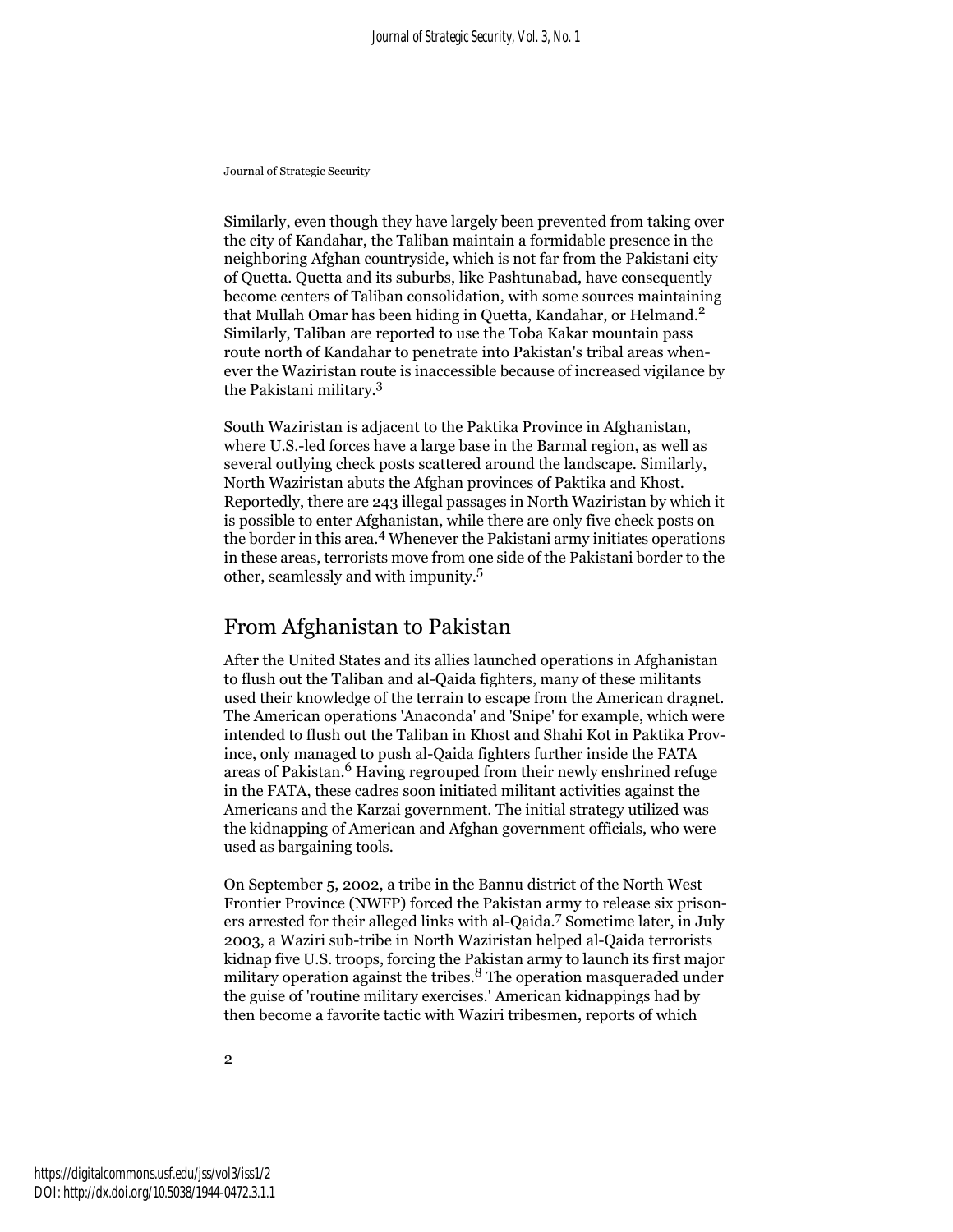started cropping up sporadically in the media.9 This crisis necessitated a response by Pakistani Government forces in the shape of 'Operation Mountain Lion' in October 2003, which claimed the lives of thirteen al-Qaida militants, tribesmen, and Pakistani Frontier Corps (FC) personnel.10 Escalating U.S. insistence for decisive action forced the Pakistani Government to pressure the local tribes into releasing the hostages, which prompted a standoff.

# The Shawal Region of Waziristan

The mountainous Shawal region of Waziristan, adjacent to the even more inaccessible Afghan Shawal range, came into prominence after the infamous Tora Bora bombing campaign, where ibn Ladin and Zawahiri were believed to have been in hiding.<sup>11</sup> The area is extremely remote; the Pakistani Government had nominal influence here even before the arrival of the Taliban. For example, much of the populace was involved in nefarious activities like kidnapping for ransom, heroin trafficking, and carjacking, with minimal or no law enforcement action taken by the state in response.12 The tribal leaders in these areas were extremely reluctant to hand over the foreign fighters and terrorist facilitators to Pakistan's Government forces. Consequently, joint U.S.-Pakistani military operations became commonplace in these areas, though the United States refuted any claims of being directly involved in anti-militant activities on Pakistani soil.<sup>13</sup>

Official Pakistani estimates of al-Qaida fighters present in Waziristan in late 2003 ranged from 100 to 600 fighters.<sup>14</sup> The local tribesmen, however, were estimating much higher figures: around 1,500 al-Qaida guerrillas; mostly Chechens, Uzbeks, and Arabs, were thought to be present in and around South Waziristan.

Military engagement in the tribal areas intensified in October 2003, when the Zalikhel and Karrikhel tribes blatantly refused to surrender their al-Qaida and Taliban "guests" to government troops. In the ensuing standoff, twenty-two al-Qaida members and seven tribesmen were reportedly killed. When it became evident that Pakistani forces meant business and weren't taking no for an answer, the tribal leaders handed over about a dozen al-Qaida warriors to the army on the condition of a ceasefire.<sup>15</sup> Early on during this operation, the militants escaped to nearby mountainous regions with the help of local woodcutters and shepherds, who are intimately acquainted with the region. These so-called guides were paid,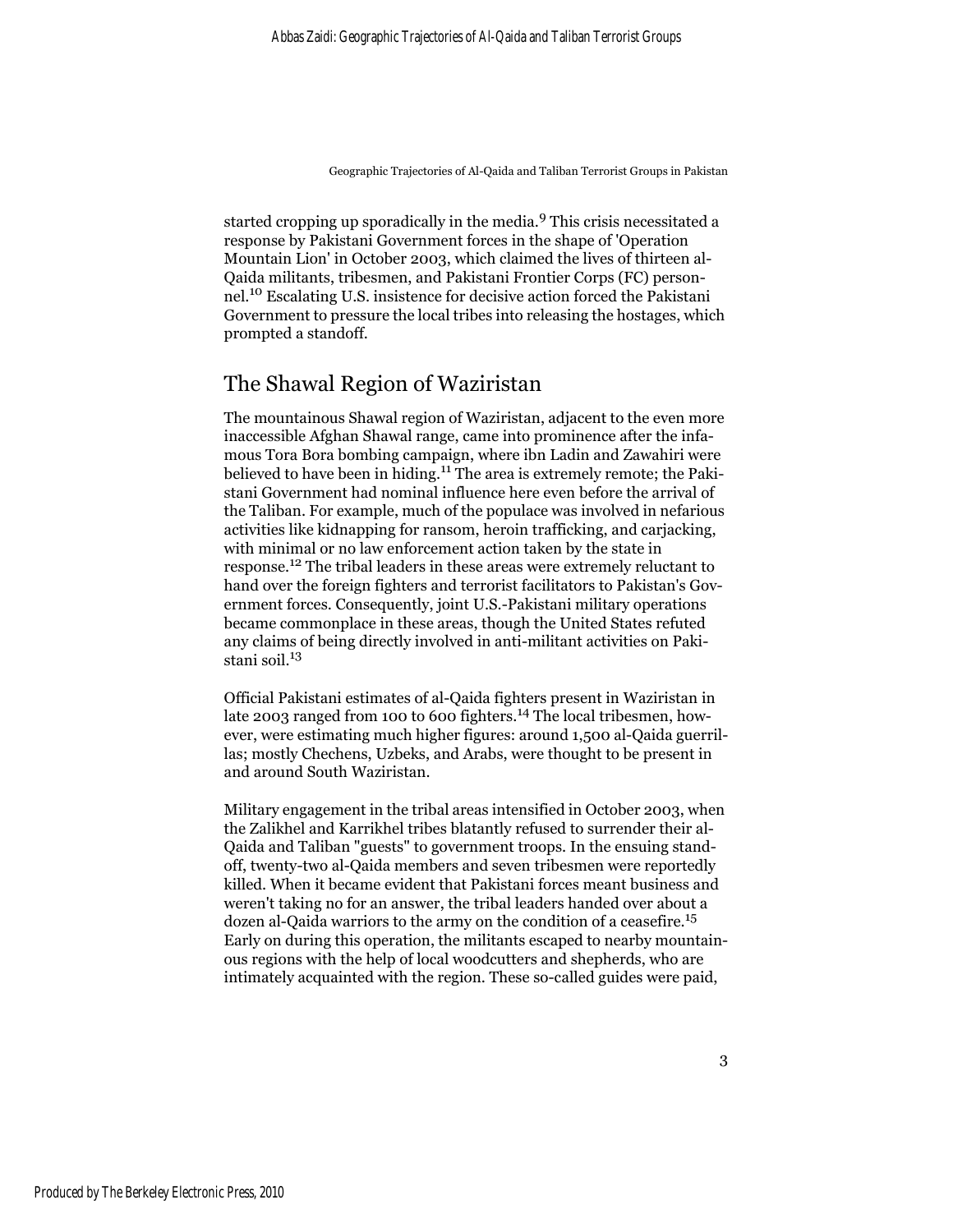by local standards, handsomely for their services; 5,000 to 10,000 Pakistani rupees (\$60–120 U.S. dollars) each for a safe passage to the mountains.<sup>16</sup>

# Fault lines in the NWFP

The high mountain ranges of the NWFP, many of which are covered in ice most of the year, have provided safe haven for militants.17 These areas abut China and Afghanistan, with a narrow strip of Afghan land, the Wakhan Corridor, separating them from Tajikistan.

On October 5, 2003, Pakistan's security forces destroyed a training camp run by *Harkat ul-mujahideen* (HUM) in Diamir, in the Northern Areas of Pakistan.18 The camp was ostensibly a terrorist facility involved in training Taliban, al-Qaida, and HUM militants in domestic terrorism, and in the blockading of the Karakoram Highway.19 Besides the HUM camp, other camps sprang up in Ghowadi village in Skardu, Juglote near Gilgit and Konoda Gilgit. A huge training facility was also established near Mansehra in the NWFP on the Karakoram Highway.

According to the jihadi periodical *Zerb-e-Momen*, 20 Americans suspected ibn Ladin's presence in these areas at about this time; the subsequent FBI search operations, however, yielded no positive results. Hazarding an empirical observation, it seems that American intelligence was correlating increased militant traffic in the area with the presence of the supreme leader of al-Qaida; it seems unlikely, however, that he would be directing militant movements at the grassroots level in person at all theatres. His presence has been postulated at different times in places such as Quetta, Peshawar, Chitral, and other areas in Pakistan but has not been substantiated. It seems that whenever intelligence reported increased militant activity in these areas, rumors about ibn Ladin's presence started spreading simultaneously, which may have been conjecture on the part of authorities.

The presence of jihadist organizations like *Lashkar-e-Tayyiba* (LeT), *Tehreek-e-Khudam-e-Islam* (TKEI or Jaish-e-Muhammad), and *Jamiatul-Ansar* in these areas is quite well documented. Ostensibly, accessibility to Central Asia is one of the desirable characteristics of this region for these pro-Taliban and al-Qaida organizations. This development has alarmed the Chinese government, which sent a list of terrorist organizations of concern to the Government of Pakistan.<sup>21</sup> Chinese agencies asserted that more than 1,000 Uyghurs were trained by ibn Ladin's forces in Afghanistan, for fomenting separatist movements in China's Muslim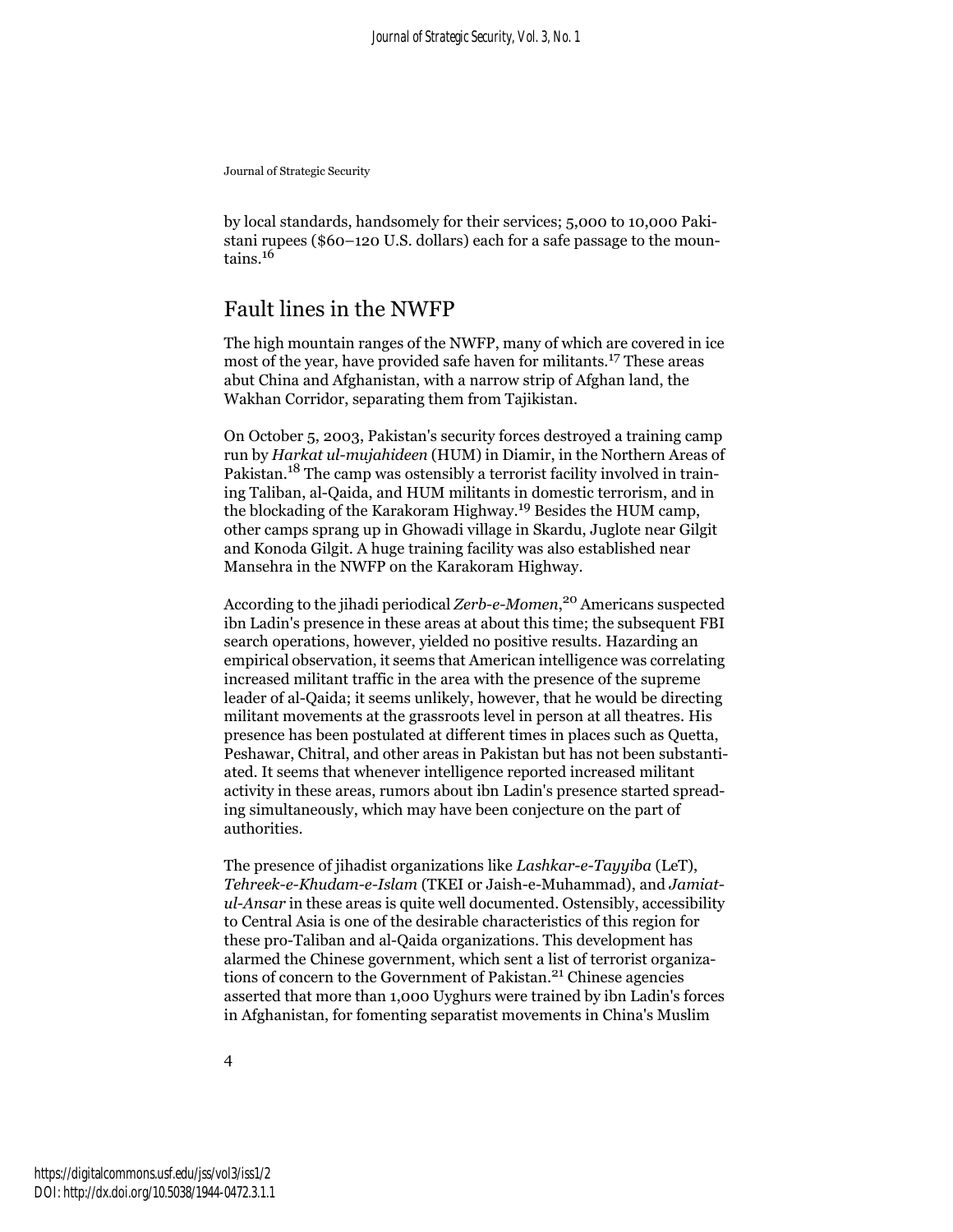areas.22 Many of these Uyghurs became active members of the East Turkistan Islamic Movement (ETIM), a group Beijing asserts is linked to Usama bin Ladin and Pakistan-based HUM. China has repeatedly warned the Pakistani Government of the potential for these militants to enter its Xingjiang Province to conduct terrorist activities.<sup>23</sup> Pakistan's NWFP could provide the ideal linkage to these areas and beyond. It may be pertinent to mention here that the 'liberation' of the Muslim majority province of Xingjiang is part of the manifesto of many Pakistani jihadist organizations such as *Harkat ul-Jihad-e-Islami*, *Jamat ul-Ansar*, and *Lashkar-e-Tayyiba*. 24

# Evolution of al-Qaida in Pakistan

U.S. intelligence sources estimated in mid-2008 that "Pakistani military operations in the Federally Administered Tribal Areas have had limited effect on al-Qa'ida," ever since Pakistani authorities started operations against the organization in response to escalating U.S. pressures in the post 9/11 period.25 The Pakistani military seemingly underestimated the staunch tribal affiliations and the popularity of the *mujahids* amongst the locals. Consequently, military action did not produce the desired result. After sustaining heavy losses, the government in Islamabad concluded the Shakai agreement in mid-2004 with one of the leading militant commanders in Pakistan, Nek Muhammad Wazir, a local pro-Taliban leader. It seems likely that foreign militants were still present in the area when this agreement was concluded.<sup>26</sup>

Nek Muhammad Wazir was no stranger to anti-government militancy, and had set up two radical organizations; *Jaishul al-Qiba al-Jihadi al-Siri al-Alami*, which was openly supportive of al-Qaida, and *Jundullah*, which was at one time allegedly headed by Khalid Sheikh Mohammed (KSM), the al-Qaida operational commander of the  $9/11$  attacks.<sup>27</sup> Nek Muhammad provided the Taliban and al-Qaida the requisite logistical support and manpower needed to reorganize in the tribal areas, and helped to establish training camps in Wana and other areas of South Waziristan.<sup>28</sup>

Baitullah Mehsud also showed up around this time along with several prominent Taliban leaders, such as Maulana Dadullah; Dadullah reportedly met with Nek Muhammad to express dissatisfaction with Nek Muhammad's agreement with the Government of Pakistan. Reportedly, the Taliban high command or *Shura* decided to replace Nek Muhammad with Baitullah Mehsud as the operational commander in Waziristan; Nek Muhammad, however, convinced them of his undying loyalty, and was allowed to retain his command position.29 Baitullah's name had cropped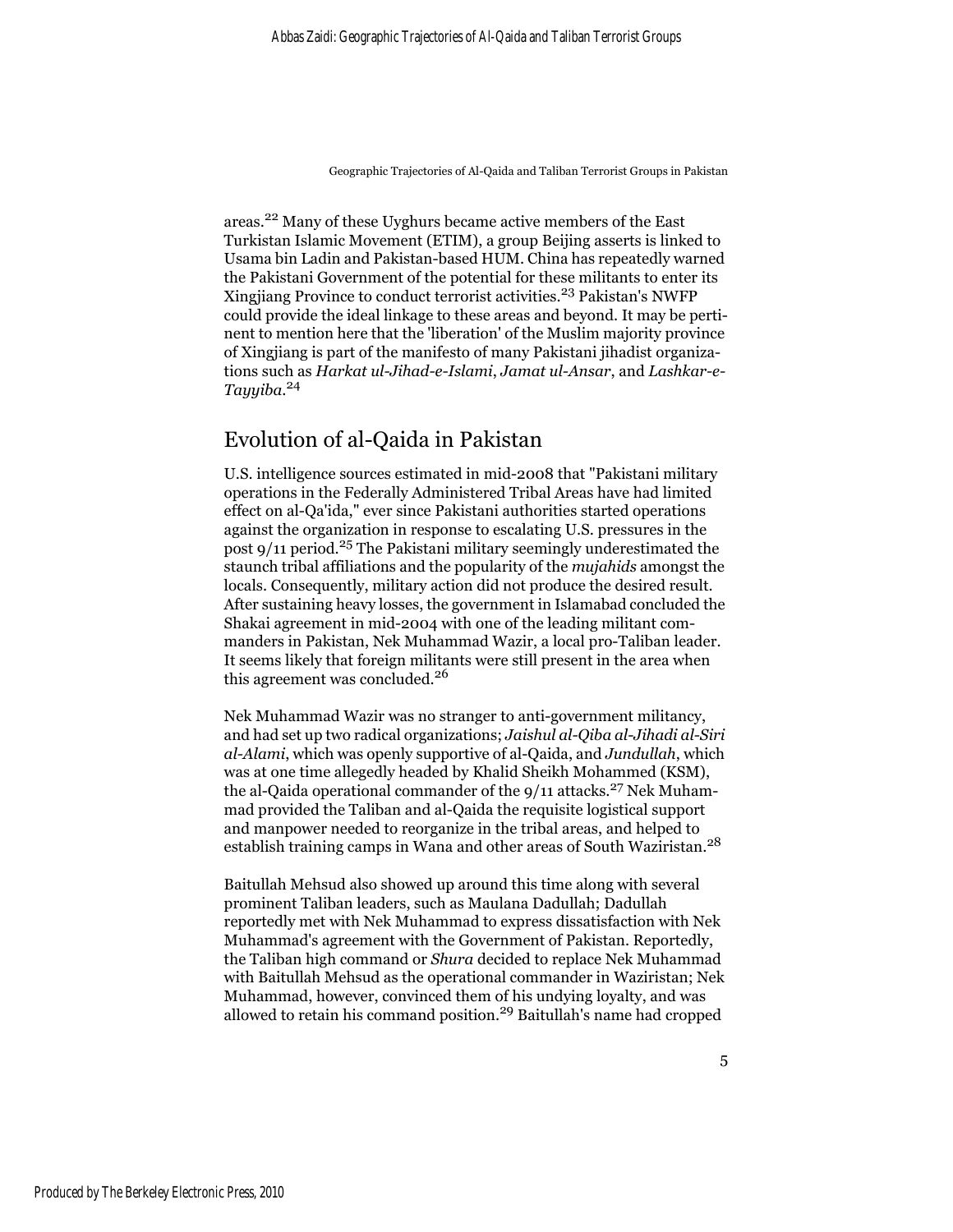up as a natural choice because he was the leading commander among the Mehsud tribe. Interestingly, his positional authority was based on political expediency, rather than on any military credentials. Arguably, the scorched earth tactics used by the Pakistani army enraged militant tribals like the Mehsuds, who started joining the Taliban and al-Qaida movements en masse as a retaliatory measure. The terrain in the Mehsuddominated areas is treacherous, with steep defiles and rugged mountains. Ostensibly, this hostile terrain, along with the common bond of Mehsud hostility towards the armed forces, motivated the locals to provide sanctuary to a large number of al-Qaida and Taliban fighters.<sup>30</sup>

After the Sararogha accord with Mehsud, it seemed that the shift in state policies regarding the foreign presence in Waziristan was complete; instead of expelling them, the Pakistani state had to settle for tacit agreements from locals that these foreigners would not create trouble for Pakistan. This would prove to be a mistake; a comprehensive counteroffensive initiative was lost in return for short-term peace, which would ultimately prove detrimental to Pakistan.

The Shakai accord created ripples of discontent on both sides of the Durand Line. To prevent al-Qaida and Taliban militants from re-entering Afghanistan from the Pakistani side of the Durand Line, the Americans deployed hundreds of troops in the Birmal, Argoon, and Khost areas of Paktika province at the time the accord was signed.<sup>31</sup> In short order, Nek Muhammad was targeted by a missile attack and killed; he was soon replaced by Baitullah Mehsud.

# Militant Organizations

The Taliban and al-Qaida were not the only organizations which were forced to retreat to Pakistan in the wake of the U.S. campaign in Afghanistan; many Pakistani jihadist groups like *Harkat-e-jihad-e-Islami* (HUJI), along with *Harkat-ul-Mujahideen* and *Sipah-e-Sahaba* militants also found their way back home. Many HUJI commanders and warriors, engaged in the fighting in Kandahar and Qandooz, escaped into Waziristan and Buner in NWFP. HUJI was one of the main Pakistani organizations supporting Arab militants in Afghanistan, with its leader Qari Saifullah Akhtar being held in great esteem by Mullah Omar. HUJI's importance in the eyes of the Taliban was such that Mullah Omar appointed in the Taliban government three Taliban ministers and twentytwo judges who belonged to Qari's HUJI. These linkages would eventually 'al-Qaidaise' HUJI in Pakistan.<sup>32</sup> Moreover, HUJI would later cleverly blend in with the more mainstream political scenario in Pakistan by hav-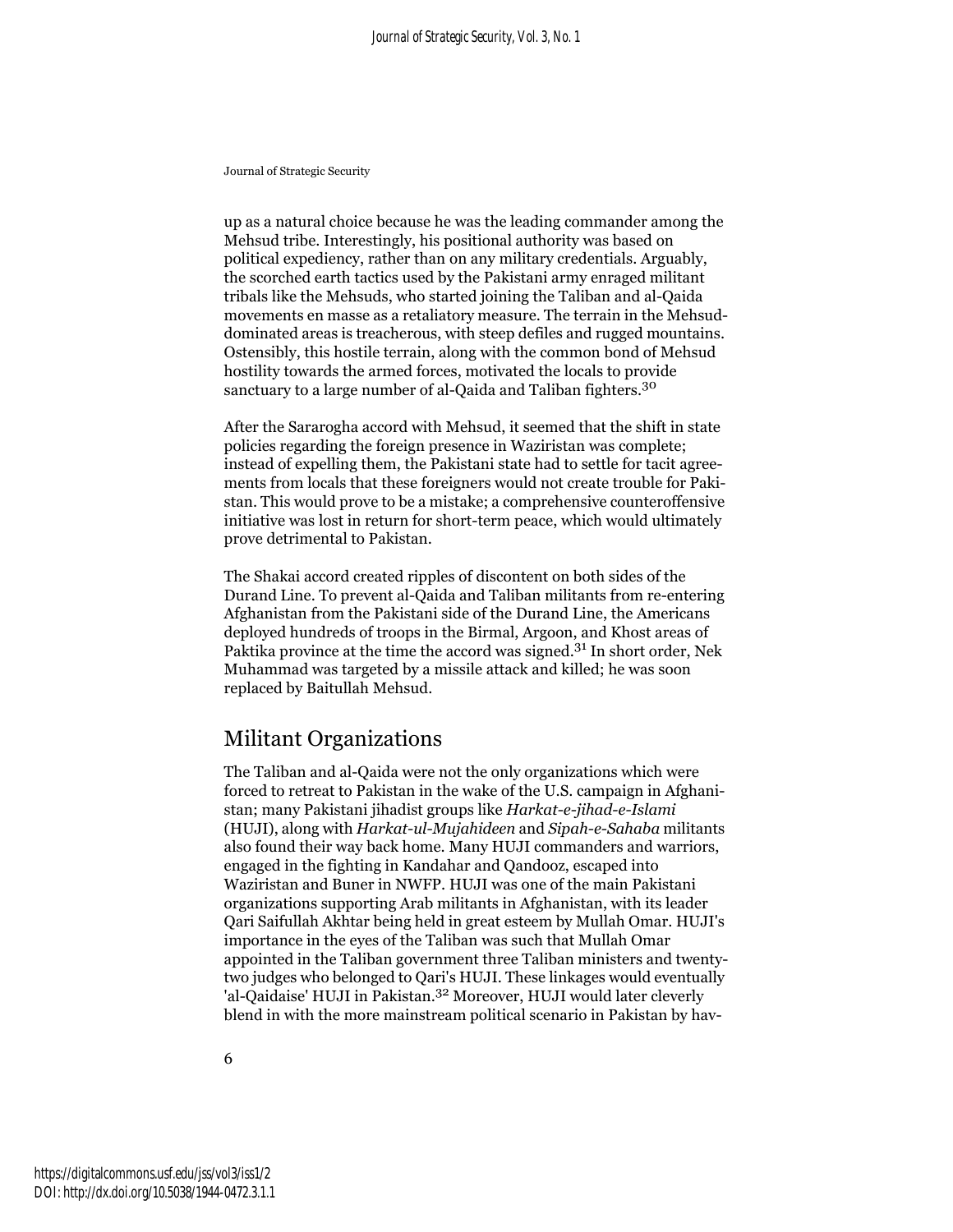ing many of its militants drafted into Maulana Sami ul-Haq's *Jamiat ulema Islam Sami ul Haq* (JUI-S) party.33 This effectively camouflaged HUJI militants from scrutiny later on, in the wake of the Pakistani Government's crackdown against militant groups from January to December 2002; at least 2000 militants were arrested during this operation, very few of whom belonged to HUJI.34 Rana asserts that HUJI was responsible for providing the recruiting and networking facilities for al-Qaida, with cadres being drawn from *Lashkar-e-Jhangvi*( LJ), *Jaish-e-Muhammad* (JM), *Jamiat-al-Ansar*, and *Sipah-e-Sahaba* for al-Qaida's operational divisions.35 To support his argument, Rana mentions that when Qari Saifullah Akhtar was arrested and extradited from Dubai on August 7, 2004, he disclosed these details while being interrogated by intelligence agencies. He also reportedly disclosed that scores of HUJI militants were working with al-Qaida, with several of them actively engaged in fighting against the Pakistani troops in Waziristan.<sup>36</sup>

#### Sipah-e-Sahaba

*Sipah-e-Sahaba Pakistan* (SSP) merits a somewhat detailed discussion here, since it is one of the main Pakistani militant organizations supporting the Taliban and al-Qaida in Afghanistan. The organization was founded in 1985 with the primary aim of elimination of Shias and Shiism from the society. A causal loop of retribution and vendetta between the Shia militants and SSP ensued, which claimed the lives of Haq Nawaz Jhangvi, the founder of SSP, and Sadiq Ganji, the Counsel General of Iran in 1990. SSP was also active on the political scene, claiming political lineage by independently standing for elections in 1992. Moreover, SSP fought with the Taliban against Ahmed Shah Masood and the Shiite Hazaras in Afghanistan, and is thought to be jointly responsible with the Taliban for the massacre of Hazaras and Iranian diplomats in Afghanistan in August 1998.37 After being banned by the Pakistani Government in 2002 because of American pressure, SSP simply changed its name to *Millat-e-Islamia*. 38 Its activities went underground but nevertheless continued. This practice of adopting *noms de guerre* in response to bans while continuing activities would characterize many Pakistani jihadist organizations in the post 2002 period. The importance of SSP diminished somewhat after the 2003 assassination of Azam Tariq, its paramount leader, and because of the formation of the more radical breakaway splinter group, *Lashkar-e-Jhangvi* (LJ), from within the ranks of SSP.

It is important to contextualize here the continuous evolution of terrorist groups; they are usually in a constant state of flux in terms of capabilities, sophistication, and ideology. Newly emerging groups usually remain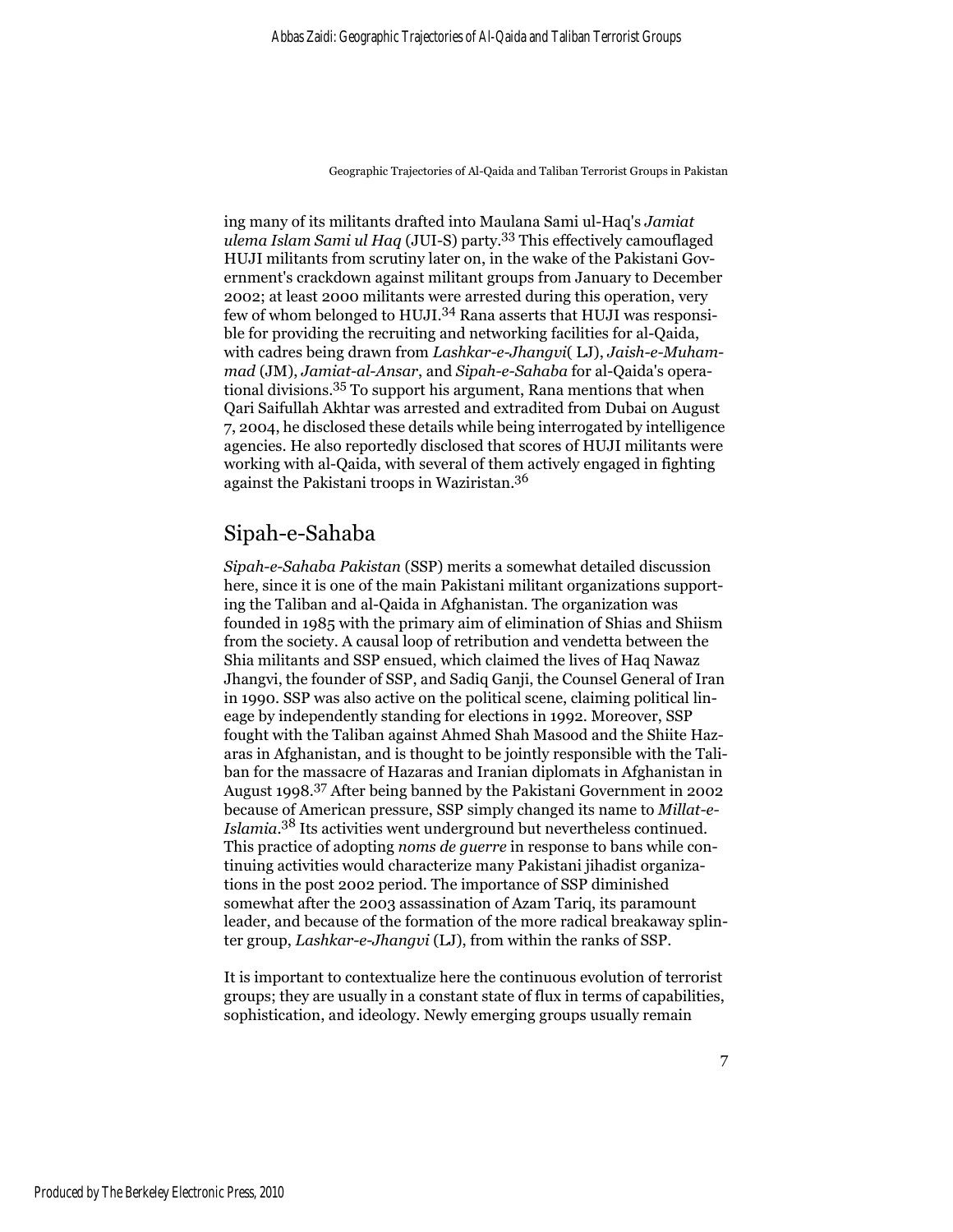under the tutelage of more established organizations until they develop the required levels of proficiency. Thus, SSP at one time consisted of two loosely allied subgroups, namely *Lashkar-e-Jhangvi*, which acted as a kind of domestic "Shia elimination unit," and *Jaish-e-Muhammad* (JM), the "externalist" face of SSP.39 Both these groups remained under SSP until they had developed their capabilities, after which they broke away from SSP and emerged as more potent terrorist entities. At least six other splinter groups were formed from SSP, namely *Jhangvi Tigers*, *al-Haq Tigers*, *Tanzeemul Haq*, *Al Farooq*, *al-Badr Foundation*, and *Allah-o-Akbar*, 40 though JM and LJ are the only powerful organizations to emerge from the SSP schisms. A change in leadership also tended to take these organizations on different trajectories; for example, Masood Azhar and Riaz Basra, the new leaders of JM and LJ respectively, were more radical in their views, and consequently formed more violence-prone factions. Moreover, an organization may become smaller and 'leaner and meaner' after splintering from its parent body, as happened in the case of LJ and JM, or larger groups can be formed by smaller factions, which is what has happened in the case of the Taliban in Pakistan.

# The Lashkar-e-Jhangvi model

*Lashkar-e-Jhangvi* epitomizes a decentralized jihadi organization based on a modern, devolved al-Qaida model. Founded by Riaz Basra, it is "very decentralized and compartmentalized,"41 and represents the ideal form within which al-Qaida militants can operate freely. Moreover, it is probably based on an organizational model that al-Qaida itself has presumably adopted in Pakistan. The LJ militants took sanctuary in Pakistan after the fall of the Taliban, rather than run the risk of falling into the hands of the Northern Alliance leaders in Afghanistan. LJ was taken over by the 'internationalists' and became irrevocably intertwined with the radical ideologies of the Taliban and al-Qaida. The ideal organizational structure for this kind of decentralized group is the 'cell based' structure. The greatest advantage of this model is security; any given cell, if compromised, ideally does not have information about other cells, and therefore cannot disclose their identity. Moreover, it is impervious to penetration at higher organizational levels, even if compromised at the cellular one. A cell is composed for a particular operation, and is disbanded after the objectives of the unit have been realized. Intelligence estimates put the number of a typical LeT cell at three militants, though it can consist of up to seven persons according to the tactical requirements of the operation.<sup>42</sup>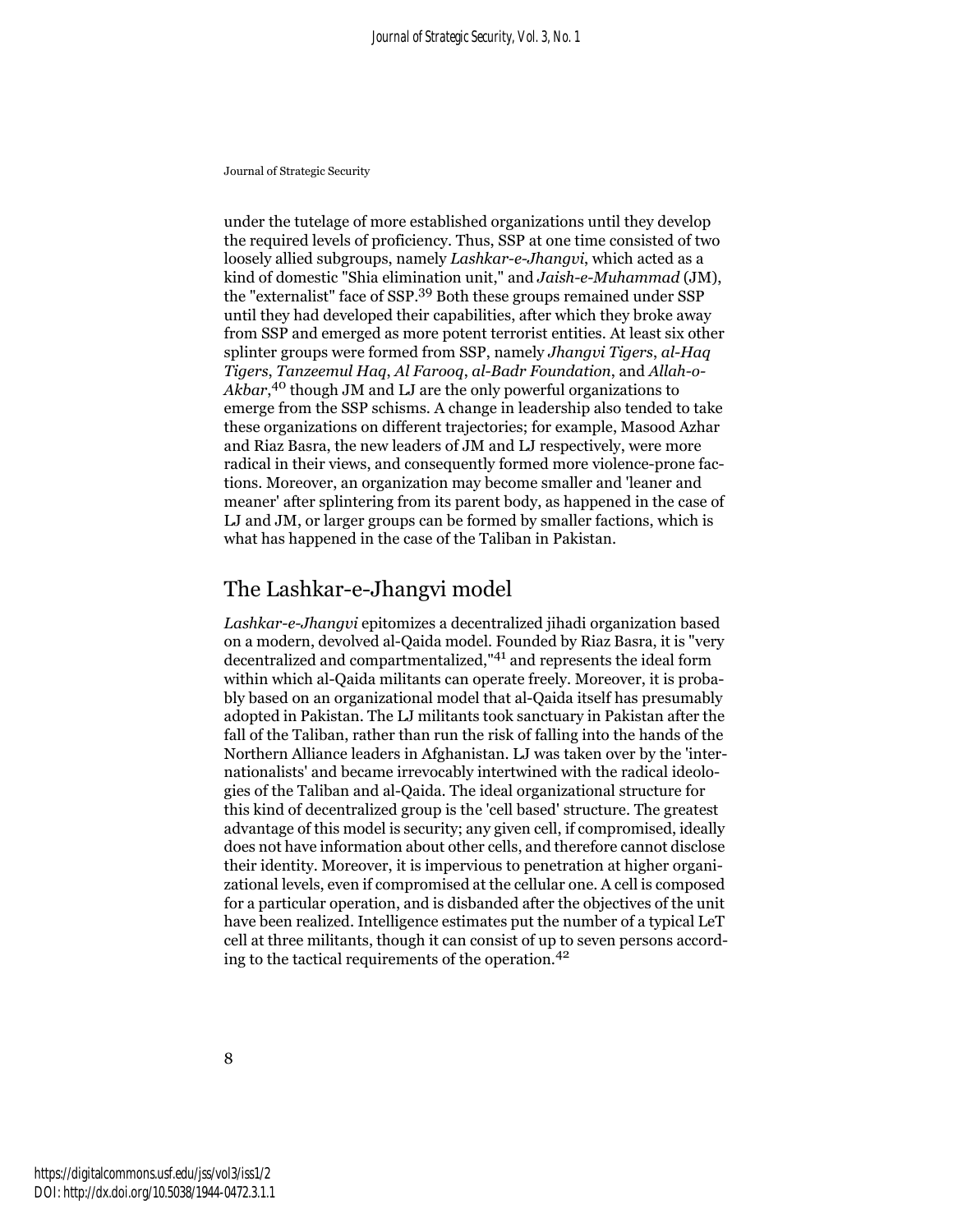# Harkat-ul-Mujahideen

The *Harkat-ul-Mujahideen* (HUM) was initially formed as a splinter group of HUJI under the leadership of Fazlur Rehman Khalil. A detailed review of the development of these organizations is outside the purview of this study and many laudably detailed studies, particularly by Amir Rana, cover this area. Our concern here is to demonstrate its link to al-Qaida and the Taliban. In the wake of the American defeat of the Taliban, Khalil took hundreds of HUM militants to Afghanistan, many of whom were killed when the U.S. bombed suspected al-Qaida camps near Khost and Jalalabad in August, 1998.43 Khalil returned to Pakistan in 2002, apparently to resume the struggle from within Pakistan.<sup>44</sup> He subsequently resigned from the leadership of the organization, but his jihadist credentials entered the international spotlight again when the FBI arrested two American-born Pakistani jihadists in California in 2005.45 These men revealed that they had received militant training under HUM tutelage direction in the centre of the densely populated Pakistani city of Rawalpindi. Reportedly, this covert training facility was being run by Khalil, which suggests that he still retains 'international' jihadist linkages. Thus, even though HUM is said to have been marginalized by newer organizations, its potential for helping Taliban and al-Qaida cannot be ignored.

# Tehreek-e-Nifaz-e-Shariat-e-Muhammadi

Another important organization whose role needs to be examined here is the banned *Tehreek-e-Nifaz-e-Shariat-e-Muhammadi* (TNSM). The firebrand cleric Maulana Sufi Muhammad formed TNSM in 1989, ostensibly for promoting peace and harmony. However, the movement soon revealed its radical colors when it initiated an armed uprising in the wake of the Pakistan Supreme Court's February 12, 1994, verdict, which nullified the Provincially Administered Tribal Area (PATA) regulations. These regulations had governed certain areas (including Swat and Malakand) since the 1970s, and the governance vacuum created by the cancellation of these regulations apparently encouraged TNSM activists to agitate for the establishment of a Sharia form of government in the Malakand areas adjoining Swat. The state was able to suppress the unrest by a combination of counterinsurgency operations and negotiations, though the Sharia system was introduced in the Malakand area twice in response to TNSM pressure. The flourishing of TNSM was amply demonstrated when Sufi Muhammad crossed over into Afghanistan, reportedly with 10,000 fighters to aid the beleaguered Taliban. His force was routed and disbanded, however, and Sufi was arrested on his way back to Pakistan. Nevertheless, the TNSM movement had already deeply penetrated the tribal systems of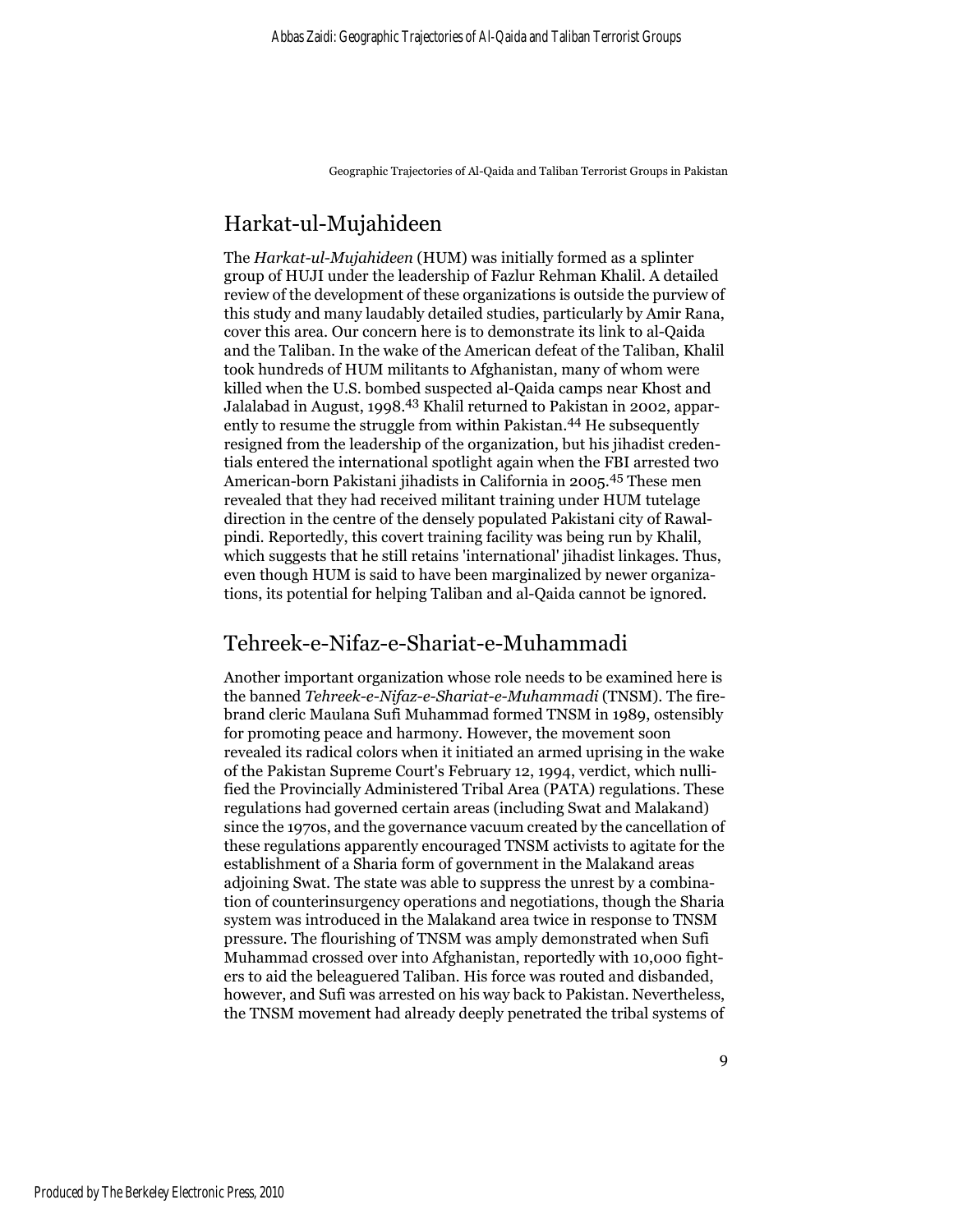Swat, Hazara, and the Bajaur agency. These cadres would later form the backbone of the Taliban in Swat and Bajaur, where the Taliban effectively hijacked the TNSM movement. Two of the most prominent leaders of the Pakistani Taliban, Maulana Fazlullah in Swat and Faqir Muhammad in Bajaur, were at one time TNSM adherents. Moreover, many of their fighters, particularly in Bajaur, are from the ranks of the TNSM.

# Al-Qaida in Pakistan: A Decentralized Organizational Model

The initial euphoria in the wake of the post 9/11 American operations against al-Qaida, in which the organization was presumed to have been seriously weakened, has been gradually wearing off. Al-Qaida seems to be resisting heightened international operations against it by insinuating itself into other militant entities. The radical jihadist organizations in Pakistan have become one of the main hubs of al-Qaida reentrenchment.46 It also seems that the senior al-Qaida command and control structure has not been significantly disrupted, and that recruitment continues unabated. $47$  In the ongoing imbroglio of events, it has become increasingly unclear who exactly is in charge of al-Qaida in Pakistan, and this complicates the counterinsurgency efforts to eliminate the leadership of the organization.

Even though the attacks in Pakistan against al-Qaida have been effective, killing as many as eighty al-Qaida fighters in 2008 alone, <sup>48</sup> the organization is still presumed to retain a significant strike capability because of better human and financial resource management, as well as its entrenchment in FATA.49, 50 Many reports have questioned the counterinsurgency efforts against al-Qaida, pointing out that despite a seemingly all out offensive the organization essentially retains its potency.51 Michel Hayden, former Director of the CIA, has mentioned on record that al-Qaida's physical safe haven in the Afghanistan-Pakistan border area provides it with the physical and psychological space to meet, train, expand its networks, and prepare new attacks.<sup>52</sup> Evidence suggests that Pakistan's Pashtun-dominated tribal areas are the command and control centre for al-Qaida's core leadership, which was reportedly actively engaged in planning attacks in the western hemisphere.53 This is evidenced by the fact that both the 9/11 and 7/7 attacks were later linked to training facilities in Pakistan that were heavily influenced by al-Qaida ideology.

Al-Qaida remains so elusive partly because of its propensity to rapidly alter its command and control structures in response to changing circumstances. The difficulty in substantiating linkages is that the organization

10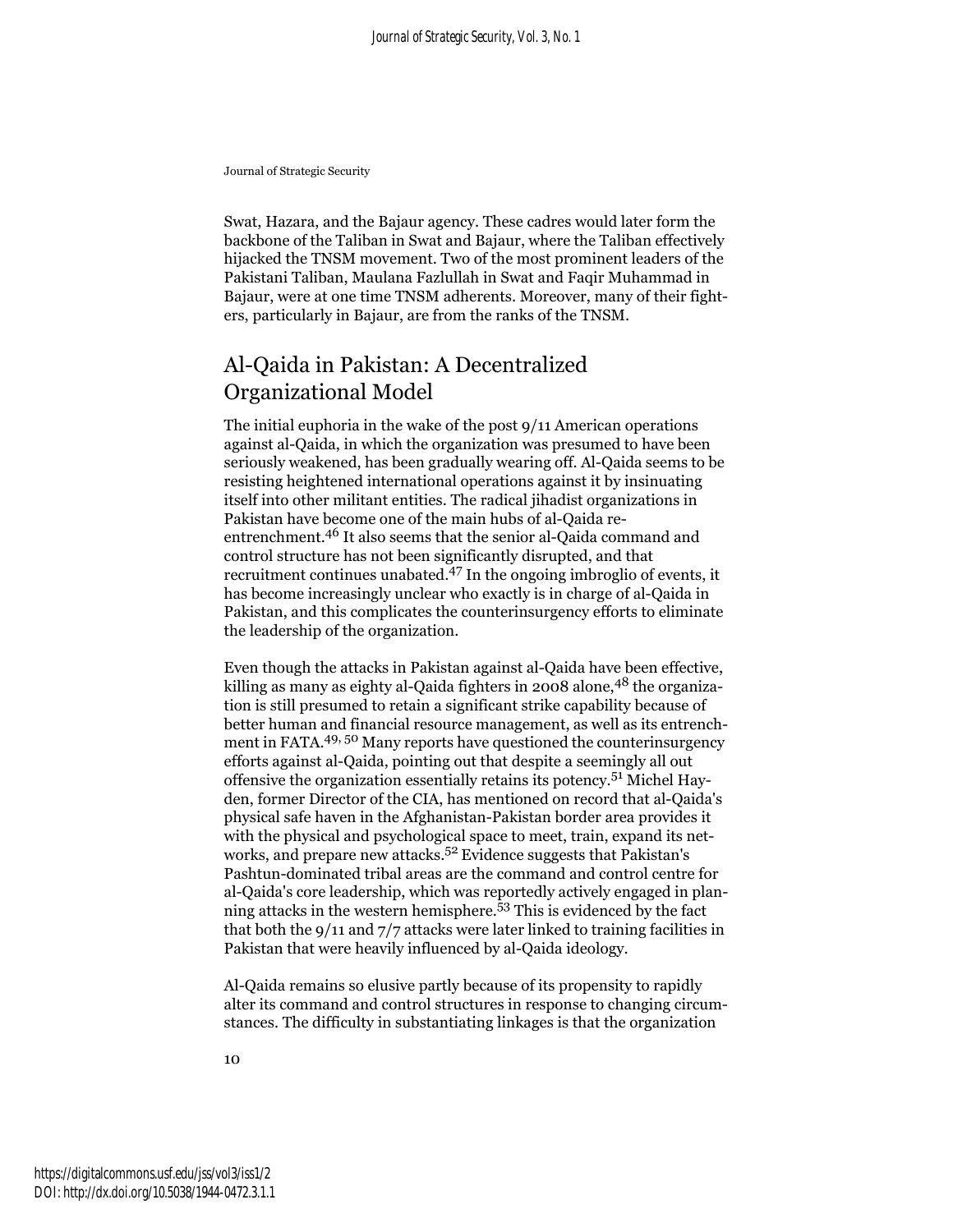has become decentralized in Pakistan; as mentioned above, it has been surmised that nobody is controlling al-Qaida, but that it has integrated itself into jihadist movements around the globe.54 There have been media reports that Dr. Ayman al-Zawahiri has assumed command of al-Qaida, fueled by statements that ibn Ladin has not chaired meetings of al-Qaida's Shura Council since 2007. Purportedly, Zawahiri has been busy rebuilding the organization's logistical and human resource capabilities in Pakistan.55 There have also been reports that the Shura Council meets in Pakistan.56 Al-Qaida in Pakistan likely exists in a networked structure composed of small 'cells' found in jihadist organizations such as LJ, as well as in 'clusters' of these cells within the larger Taliban umbrella organization.

This is not a new development; terrorist organizations seem to be increasingly adopting a networked structure in response to counterinsurgency pressures, which allows them the freedom from a hierarchical command and control structure. Another advantage is that in this loose network, command and control can be decentralized, and may not even require intimate geographical proximity. It appears that al-Qaida has adopted this sort of network in Pakistan while effectively merging into a network of allied militant bodies.

Moreover, Pakistani intelligence agencies deduce that al-Qaida, in response to increasing pressures, is now conducting "decentralized operations under small but well organized regional groups" within Pakistan and Afghanistan.57 Some analysts maintain that even though the organization is under stress, and currently not in a position to carry out a major attack in the United States, it is nevertheless adapting to this hostile environment by shifting to mobile training teams instead of designated training sites. Pakistani intelligence officials maintain that such decentralized training is effective, being conducted by small groups of bomb-making and/or tactical experts in private safe houses.<sup>58</sup>

# Fluidity of Structure

Intelligence also suggests that al-Qaida is now replenishing its depleted ranks (killed or arrested) with less experienced, but much more fanatical warriors. These fighters are being recruited in the Middle East, North Africa, and Central Asia, concomitant with an increase in funding and logistical support for the Taliban in Pakistan and Afghanistan. The new al-Qaida militants enter Pakistan's Baluchistan province via Iran, and then report to Waziristan for training. This foreign presence is amply demonstrated in Swat, where Fazlullah, the leader of the Taliban in Swat,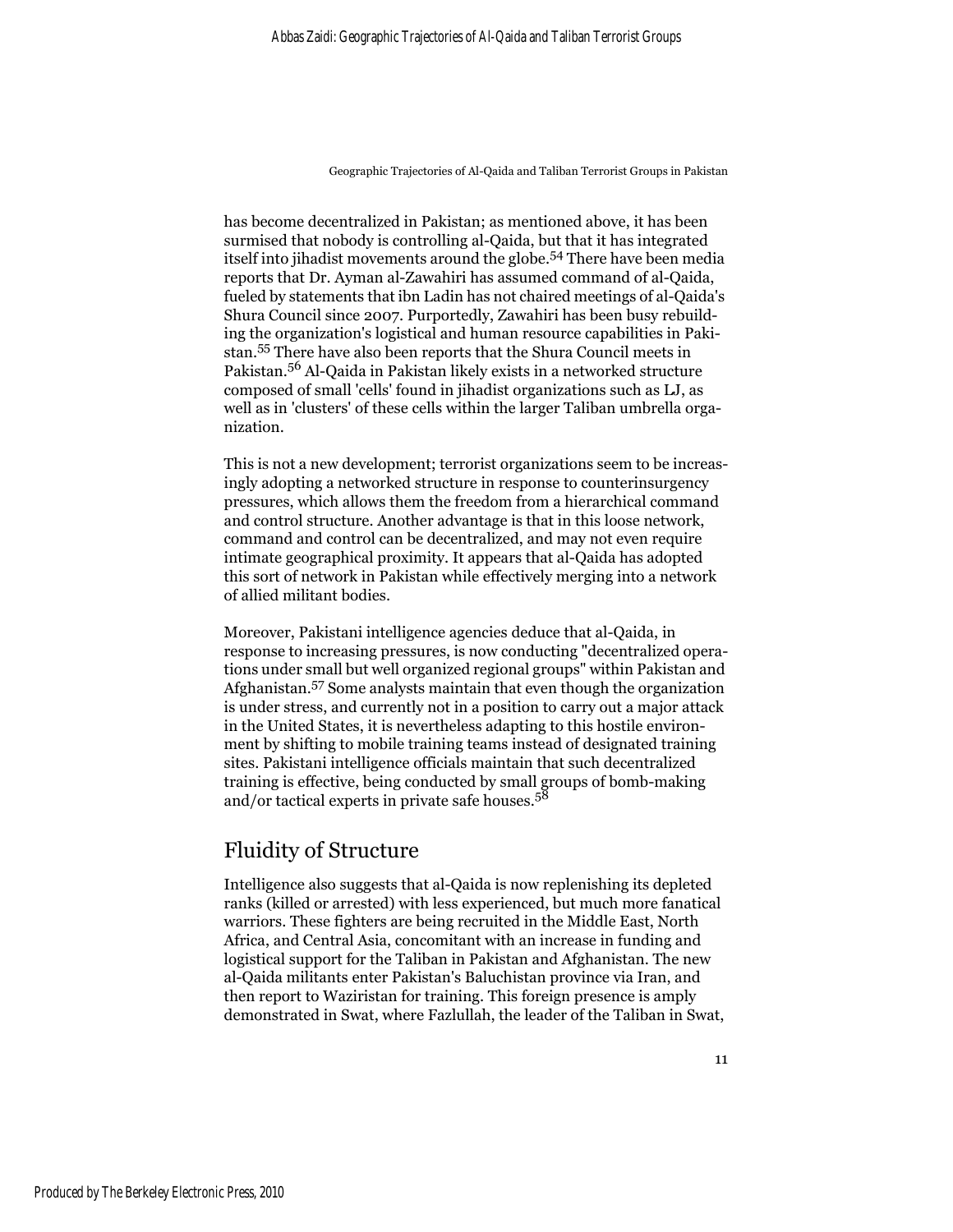is reportedly supported by about a half dozen seasoned Arab fighters from al-Qaida.<sup>59</sup>

Seasoned al-Qaida commanders continue to be found in FATA, such as Usama al-Kini, a Kenyan, who was alleged to be the mastermind of the terrorist attack on the Marriott Hotel in Islamabad in 2008, and was killed in January 2009 near Wana.<sup>60</sup> Militants arrested in Pakistan are found to originate predominantly from Saudi Arabia, Algeria, UAE, Morocco, Libya, Kuwait, Egypt, Indonesia, Malaysia, and West Asia, while there have also been a few arrests of nationals from the United States, Australia, and the UK.

As mentioned above, al-Qaida has started functioning as a loose network of groups spread throughout the world. Affiliated 'nodes' include the *Egyptian Islamic Jihad* (EIJ), *Al Jamaya-al Islamia* (IJ: Islamic Group of Egypt), *Armed Islamic Group of Algeria* (GIA), *Islamic Party of Turkestan* (IPT), *Jaish-e-Muhammad* (JM: Army of Mohammad), and the *Abu Sayyaf Group* of *The Philippines* (ASG).<sup>61</sup> The constituent groups of the network maintain a distinct command, control, and communication structure,  $62$  but have the inherent flexibility to incorporate the al-Qaida operational philosophy. Thus, while acting as the second-incommand of al-Qaida, Dr. Zawahiri also leads the EIJ in Egypt.<sup>63</sup>

Not everyone agrees about the existence of a Taliban/al-Qaida nexus, asserting that al-Qaida and the Taliban are fighting their own separate wars which may overlap but have distinct objectives. "There are two battles going on here," says Ikram Sehgal, a defense strategist. One, he says, involves the American search for al-Qaida operatives hiding in the tribal areas. The other is the Pakistan military's fight against the Taliban movement of Pakistan that has taken root in the northwestern regions of the country….Though the two have 'linkages,' they are "two separate wars."<sup>64</sup>

On the other hand, it is reasonable to propose a Taliban/al-Qaida nexus in Pakistan; the hostilities between the state and tribesmen began with the demands of the former to the latter to hand over foreign militants. It should be remembered that a formally constituted Taliban umbrella body had not been formed at that time, even though the tribesmen may have been decidedly pro-Taliban. Moreover, many of the disparate groups that would ally themselves under the banner of the Taliban had not yet forged their symbiotic relationships, even though they may have been cooperating in their efforts. Thus, the beginning of the jihad is marked by al-Qaida entrenchment in the tribal areas, and it seems unlikely that the organization would not have participated in the ensuing alliances and consolidation. It also seems unlikely that al-Qaida would have neglected

12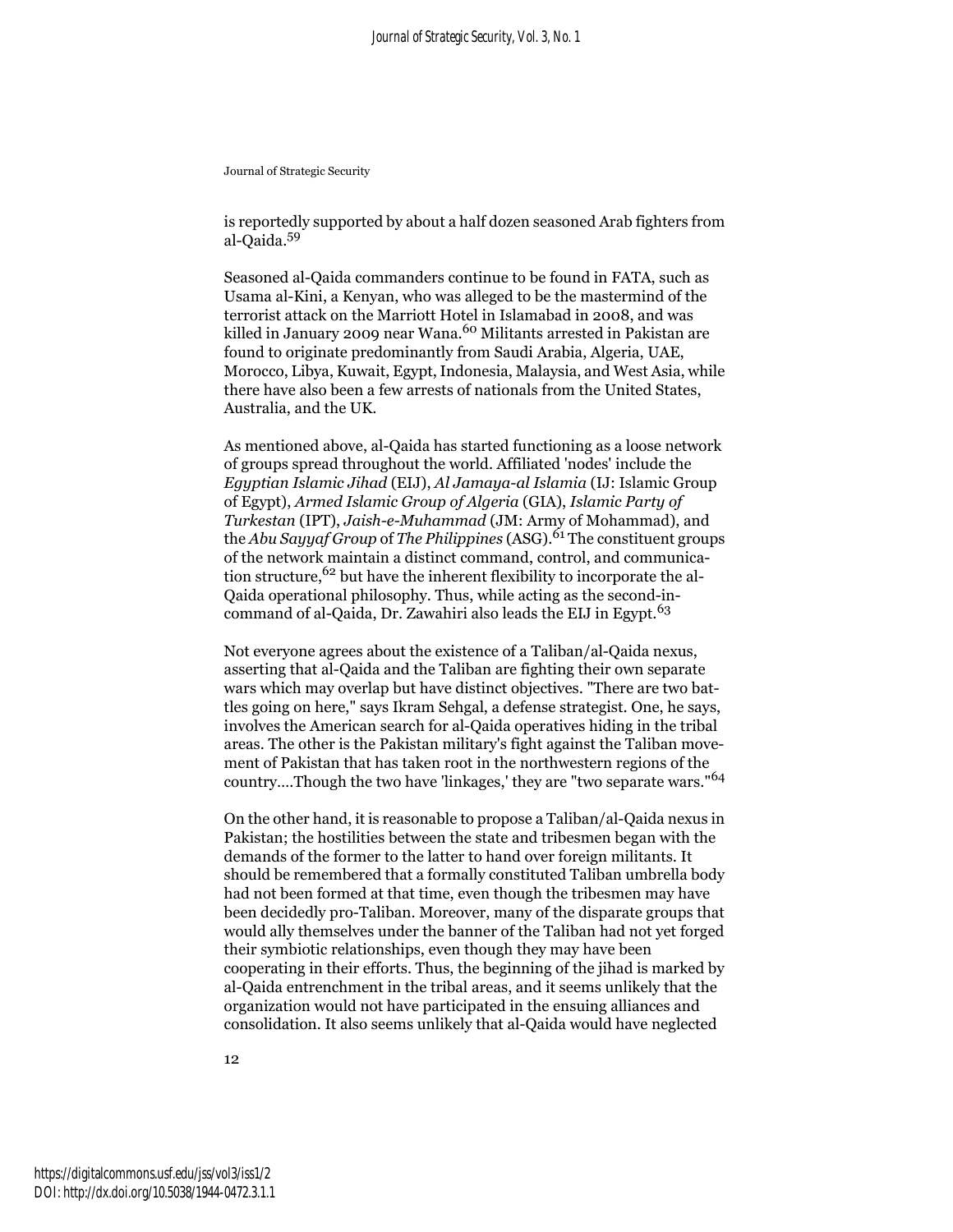to reconnect with its former jihadist allies, such as *Sipah-e-Sahaba* and *Harkat-ul-Jihad-ul-Alami*, in order to 'blend in' with the militant landscape.

## Conclusion

The Taliban remnants from the Tora Bora and other allied campaigns took refuge in FATA areas of Pakistan which are geographically contiguous to Afghanistan, and provided easy access because of the Pashtun Taliban's familiarity and cultural affiliations with the region. In these areas, particularly Waziristan, the locals were receptive to the influence of these militants. During the Soviet jihad, the state had led these locals to believe that militants in Afghanistan were 'heroes' and 'mujahids,' and the identification of these same men as villains was not well received. The humiliating peace deals concluded by the state with militants such as Nek Muhammad further emboldened these Taliban and al-Qaida remnants, who resumed their activities in the form of kidnappings, which in turn led to military operations by the state. However, the peace accords concluded between the militants and the state gave the former the chance to reorganize, since the army was loath to enter the imbroglio of these areas, after withdrawing consequent to a peace deal. Militancy was further heightened by the support of many militant organizations in Pakistan, which had been in intimate contact with Taliban and al-Qaida in Afghanistan's training camps and battle grounds, and were openly contemptuous of the state's volte face regarding jihad in the post 9/11 scenario.

The cadres of organizations like TNSM and SSP provided the substrate from which the Taliban would recruit; TNSM provided the leadership and cadres in the NWFP, effectively becoming the new face of the Taliban. SSP splintered into more radical groups, which either swelled the ranks of the Taliban, or provided sanctuaries for al-Qaida, or both. As the movement grew in magnitude, many other organizations of various sizes but with similar hardline ideologies joined the ranks of these Taliban; at the same time, independent recruitment also continued. Thus, these organizations continued to grow in their own capacities, particularly in the NWFP, until their trajectories met in the shape of a unified Taliban movement in December 2007. These problems forced the Pakistani state to engage in negotiations with the militants and, consequently, interrupted trend lines of successes of military campaigns. The result led to uneasy peace accords that would break down under duress of the militant propensity to violate the same by continued kidnappings of state officials or enforcement of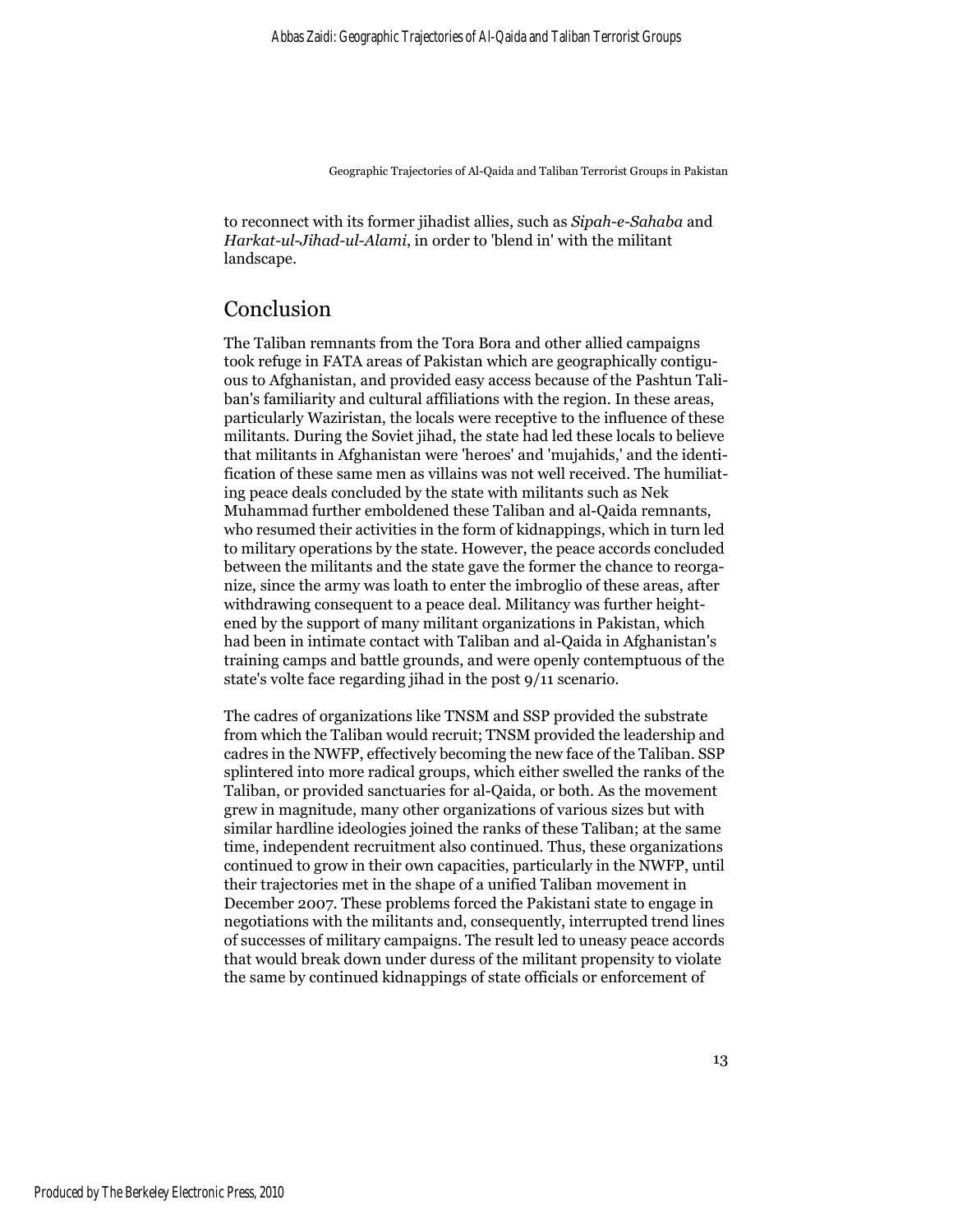their brand of Sharia. This is the chain of events that has catapulted Pakistan to the top of the ladder as the state most endangered by terrorism today.

### About the Author

Syed Manzar Abbas Zaidi, LLM, LLB (Hon.), MBA, MBBS, is a Lecturer in Policing and Criminal Investigation at the University of Central Lancashire, UK. His areas of research expertise are the radical Islamist militancy in Pakistan, inter faith dialogue, and the deconstruction of the global communicative jihadist discourse. He is a senior associate editor of the Long War Journal, and has authored two books on the subject of the Taliban in Pakistan, besides having written extensively for numerous professional journals. The author may be reached for comment at: *manzarj@hotmail.com*.

### References

- 1 "The Afghan-Pakistan militant nexus," *BBC Online*, September 10, 2008, available at: *http://news.bbc.co.uk/1/hi/world/south\_asia/7601748.stm*.
- 2 Eric Schmitt and Mark Mazzetti, "The Taliban in Pakistan are raising U.S. fears," *International Herald Tribune*, February 10, 2009, available at: *http://www.iht.com/articles/2009/02/10/asia/10quetta.php*.
- 3 *BBC Online*, see reference # 1.
- 4 Muhammad Amir Rana and Rohan Gunaratna, *Al Qaeda fights back inside Pakistan's tribal areas*, (Islamabad: Pakistan Institute of Peace Studies, 2008), 81.
- 5 Ibid.
- 6 Syed Saleem Shahzad, "Part 1: The legacy of Nek Mohammed," *Asia Times*, July 20, 2004, available at: *http://www.atimes.com/atimes/South\_Asia/FG20Df05.html*.
- 7 Amir Rana, *Daily Times*, September 6, 2002.
- 8 Ibid.
- 9 (Rana, Gunaratna, et al, 2008), 59–60;78–80.
- 10 Amir Rana, see reference # 7.
- 11 Syed Saleem Shahzad, see reference # 6.
- 12 Syed Saleem Shahzad, "Part 2: The 'al-Qaeda' cleric," *Asia Times*, May 4, 2004, available at: *http://www.atimes.com/atimes/South\_Asia/FE04Df04.html*.
- 13 *Nida-e-Millat*, January 5, 2006.
- 14 See reference # 10.
- 15 *Daily Islam*, February 27, 2004.

14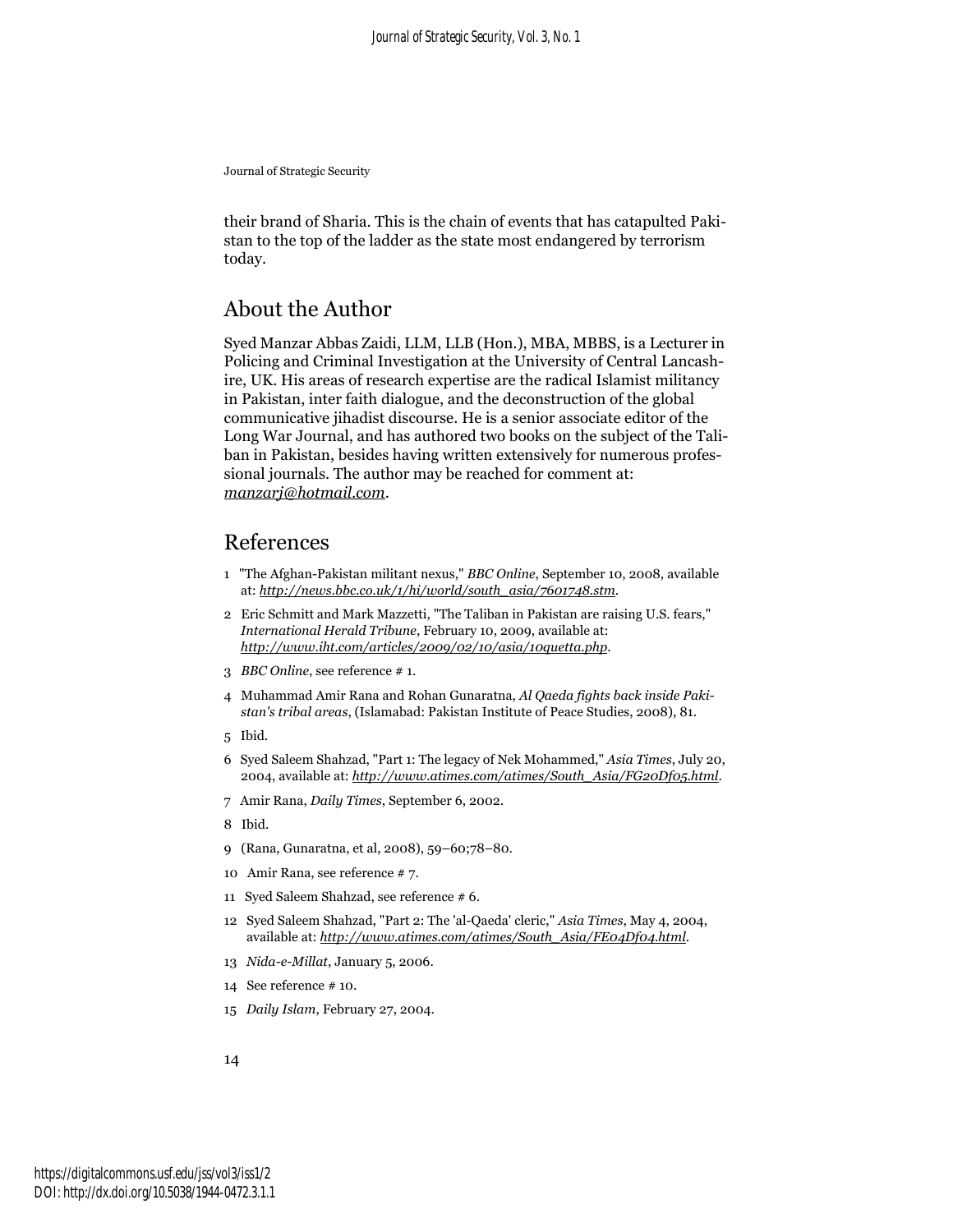- 16 (Rana, Gunaratna, et al, 2008), 64.
- 17 An interview with the Chairman of the Balawaristan National Front, Abdul Hamid Khan, *Dawn*, October 6, 2003.
- 18 Staff report, *Dawn*, October 6, 2003.
- 19 Ibid.
- 20 Zarb-e-Momin, October 1, 2004.
- 21 (Rana, 2005), 326.
- 22 Ibid.
- 23 (Rana, 2005), 327.
- 24 (Rana, 2005), 326.
- 25 "Chairman Rockefeller Disputes Director Hayden's Assertion in Today's [May 20, 2008] Washington Post that Al Qa'ida is On the Run," Senator Jay Rockefeller website, *http://rockefeller.senate.gov/press/record.cfm?id=298627*.
- 26 Irfan Mughal, *Weekly Wajood*, May 2004.
- 27 Ibid.
- 28 Ibid.
- 29 (Rana, Gunaratna, et al, 2008), 93.
- 30 Aslam Awan, *Takbeer*, September 19, 2004.
- 31 Takbeer, September 1, 2004.
- 32 (Rana, Gunaratna et al, 2008), 85–86.
- 33 Ibid.
- 34 Ibid.
- 35 Ibid.
- 36 Ibid.
- 37 Marium Abou Zahab and Olivier Roy, *Islamist Networks: The Pakistan-Afghan Connection* (London: Hurst & Co), 25
- 38 Ibid.
- 39 (Zahab, Roy), p.30.
- 40 Amir Mir, *The Fluttering Flag of Jihad* (Lahore, Pakistan: Mashal Press, 2008), 224.
- 41 (Zahab, Roy), 26.
- 42 (Mir, 2008), 226.
- 43 Ibid., p. 105.
- 44 Ibid., p.108.
- 45 Ibid.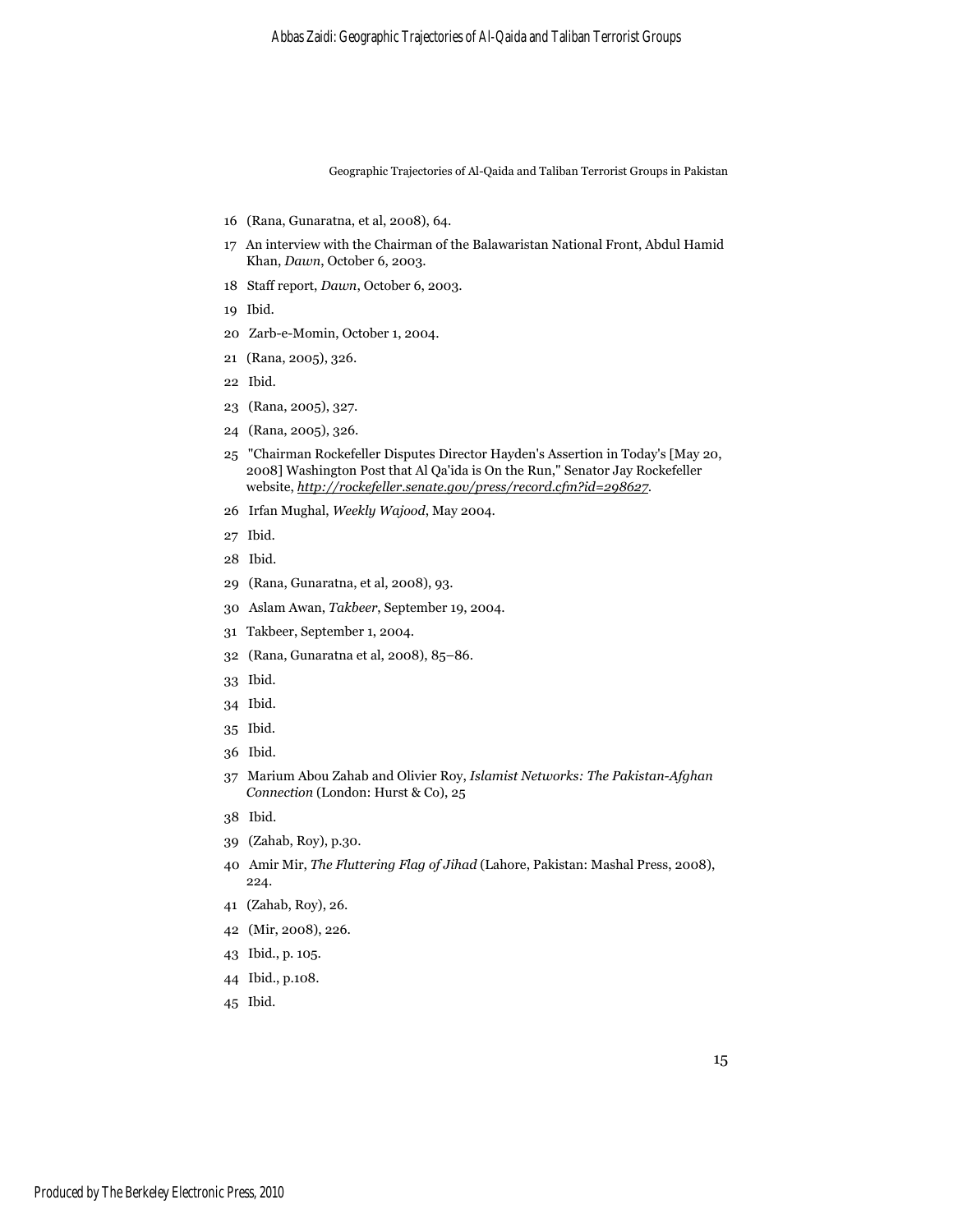- 46 Declassified Key Judgments of the National Intelligence Estimate-Trends in Global Terrorism: Implications for the United States, dated April 2006, available at: *http://www.dni.gov/press\_releases/Declassified\_NIE\_Key\_Judgments.pdf*. Also see Mark Mazzetti, "Spy Agencies Say Iraq War Worsens Terrorism Threat," *New York Times*, September 24, 2006, available at: *http://tinyurl.com/yfn7pkn (www.nytimes.com/2006/09/24/world/middleeast/ 24terror.html?\_r=3&pagewanted=1&ei=5094&en=22b7a0941b08007f&hp&ex= 1159156800&partner=homepage)*.
- 47 Senator Jay Rockefeller website, see reference #26.
- 48 Eric Schmitt and Jane Perlez, "Attacks on Al Qaeda concentrate its threat to Pakistan," *International Herald Tribune*, February 25, 2009, available at: *http://www.iht.com/articles/2009/02/25/asia/25drones.php*.
- 49 Full Text: July 2007 National Intelligence Estimate (NIE) on Al Qaeda Threat To U.S. Homeland, J.M. Berger, available at: *http://intelwire.egoplex.com/2007\_07\_17\_exclusives.html*.
- 50 Spencer S. Hsu and Walter Pincus, "U.S. Warns Of Stronger Al-Qaeda: Administration Report Cites Havens in Pakistan," *Washington Post*, July 12, 2007, available at: *http://tinyurl.com/2nuu4y (www.washingtonpost.com/wp-dyn/ content/article/2007/07/11/AR2007071102443.html)*.
- 51 Scott Shane, "6 Years After 9/11, the Same Threat," *New York Times*, July 18, 2007, available at: *http://www.nytimes.com/2007/07/18/washington/18assess.html*.
- 52 The Current Situation in Iraq and Afghanistan, General Michael V. Hayden Director, Central Intelligence Agency, Statement for the Record before the, Senate Armed Services Committee, November 15, 2006, reproduced and available at: *http://cryptome.info/cia-dia-views.htm*.
- 53 TE- SAT EU Terrorism situation and trend report, available at: *http://tinyurl.com/3qw4kb (www.europol.europa.eu/publications/ EU\_Terrorism\_Situation\_and\_Trend\_Report\_TE-SAT/TESAT2008.pdf)*.
- 54 The Continued Morphing and Spread of Al-Qaeda, *ERRI/Emergency Net News Global Watchdesk*, available at: *http://www.emergency.com/2005/al\_qaeda\_morph2005.htm*.
- 55 Sami Yousafzai and Ron Moreau, "Bin Laden losing control of al-Qaeda," reprinted from *Newsweek* in Pakistan's *Daily Times*, September 25, 2007, and "Zawahiri Replaces Bin Laden as al-Qaeda Chief," London Sunday Telegraph, September 16, 2007, reprinted in Ibid., September 17, 2007.
- 56 Michael Scheuer, "Al-Qaeda: Beginning of the End, or Grasping at Straws?" *Terrorism Focus* 4 no. 32, *Jamestown Foundation*, October 12, 2007, available at: *http://tinyurl.com/y9v9vyx (www.jamestown.org/programs/gta/single/ ?tx\_ttnews%5Btt\_news%5D=4464&tx\_ttnews%5BbackPid%5D=240&no\_cache =1)*.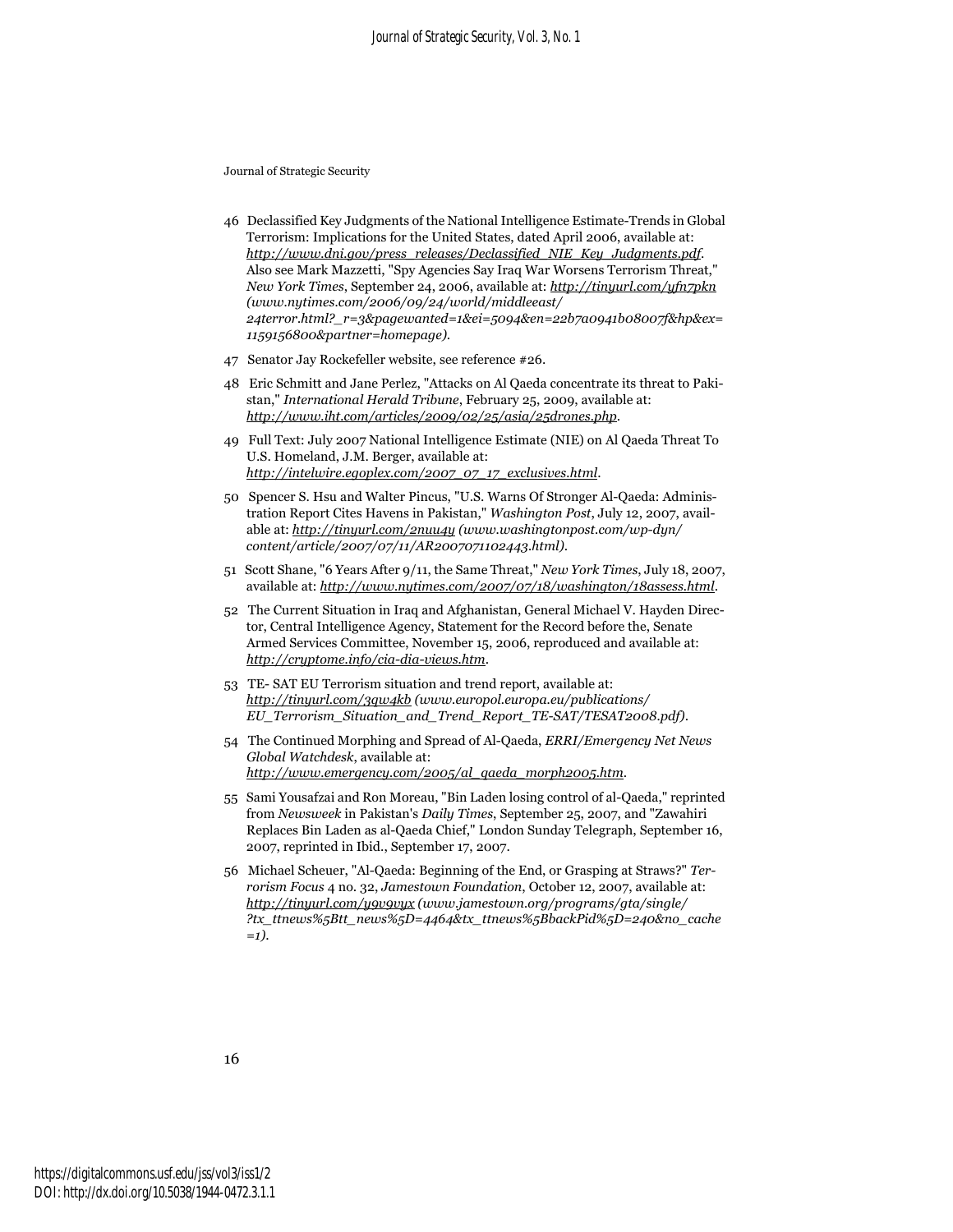- 57 Eric Schmitt and Jane Perlez, see reference #48.
- 58 Ibid.
- 59 Ibid.
- 60 Ibid.
- 61 Sammy Salama and Lydia Hansell, "Does intent equal capability," *Nonproliferation Review* 12, no. 3, (November 2005).
- 62 (Mir, 2008), 243–244.
- 63 Ibid.
- 64 Shahan Mufti, "Pakistan tested by battles with Al Qaeda, Taliban," *Christian Science Monitor*, January 13, 2009, available at: *http://www.csmonitor.com/2009/0113/p04s01-wosc.html*.